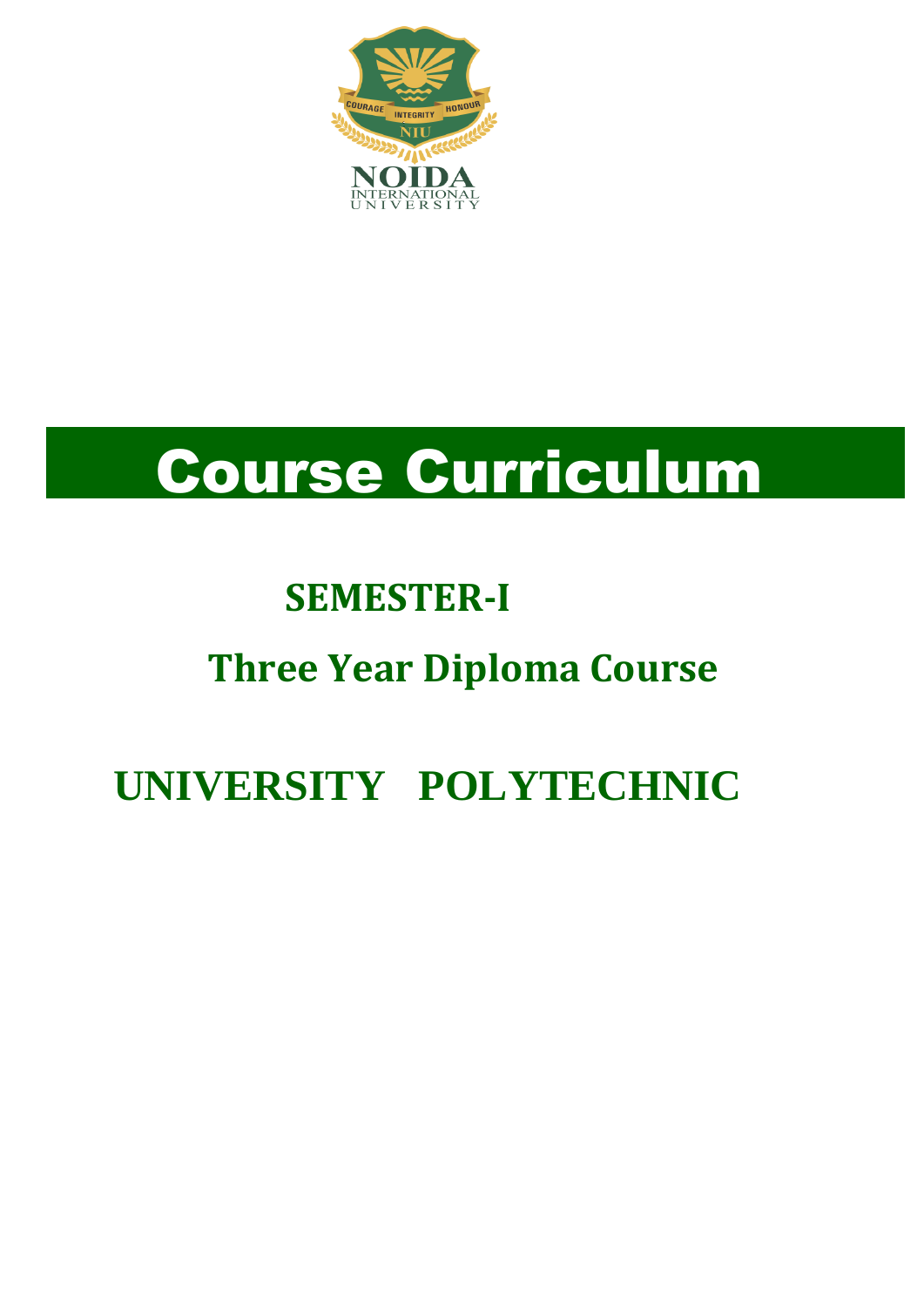### **DAS 101 : ENGLISH COMMUNICATION -I**

**Credits: 04 Semester I**

| <b>Modul</b> | <b>Teaching</b>                                                                                                                                                                                                                                                                               |              |  |  |
|--------------|-----------------------------------------------------------------------------------------------------------------------------------------------------------------------------------------------------------------------------------------------------------------------------------------------|--------------|--|--|
| e            | <b>Contents</b>                                                                                                                                                                                                                                                                               | <b>Hours</b> |  |  |
| No.          | <b>Grammar and Usage:</b>                                                                                                                                                                                                                                                                     |              |  |  |
| I            | Modals<br>Voice<br>Direct and Indirect Narration<br><b>Question Tags</b><br><b>Transformation of Sentences</b><br><b>Study of Text: "Science and Human life" by J.B.S. Haldane (From</b>                                                                                                      |              |  |  |
|              | the prescribed text)                                                                                                                                                                                                                                                                          |              |  |  |
| II           | <b>Writing skills:</b><br><b>Writing Paragraphs</b><br><b>Picture Composition</b><br>Letter Writing: Personal Letters<br><b>Study of Text:</b><br>"The Eyes Are Not Here" by Ruskin Bond (From the prescribed                                                                                 | 12           |  |  |
|              | text)                                                                                                                                                                                                                                                                                         |              |  |  |
|              | "The Rocking-Horse Winner" by D.H. Lawrence (From the<br>prescribed text)                                                                                                                                                                                                                     |              |  |  |
|              | <b>Reading Skills:</b><br>Comprehension passages from the prescribed text.<br>Vocabulary:<br>Words often confused, Synonyms, Antonyms.<br><b>Study of Text:</b><br>"The Lament" by Anton P. Chekhov (From the prescribed text)<br>"The Fly" by Katherine Mansfield (From the prescribed text) |              |  |  |
| III          | <b>Developing Oral Communication Skills</b><br>Greeting, Starting a Conversation<br><b>Introducing Oneself</b><br><b>Introducing Others</b><br>Leave Taking<br>Thanks Giving, Wishing Well<br>Talking about Self<br>Talking about Likes and Dislikes                                          | 12           |  |  |

### **BOOKS PRESCRIBED:**

 *An Anthology of English Short Stories*, Ed. R.P.Singh, Oxford University Press, New Delhi. *Current English Grammar & Usage with Composition* by R.P. Sinha, Oxford University Press, New Delhi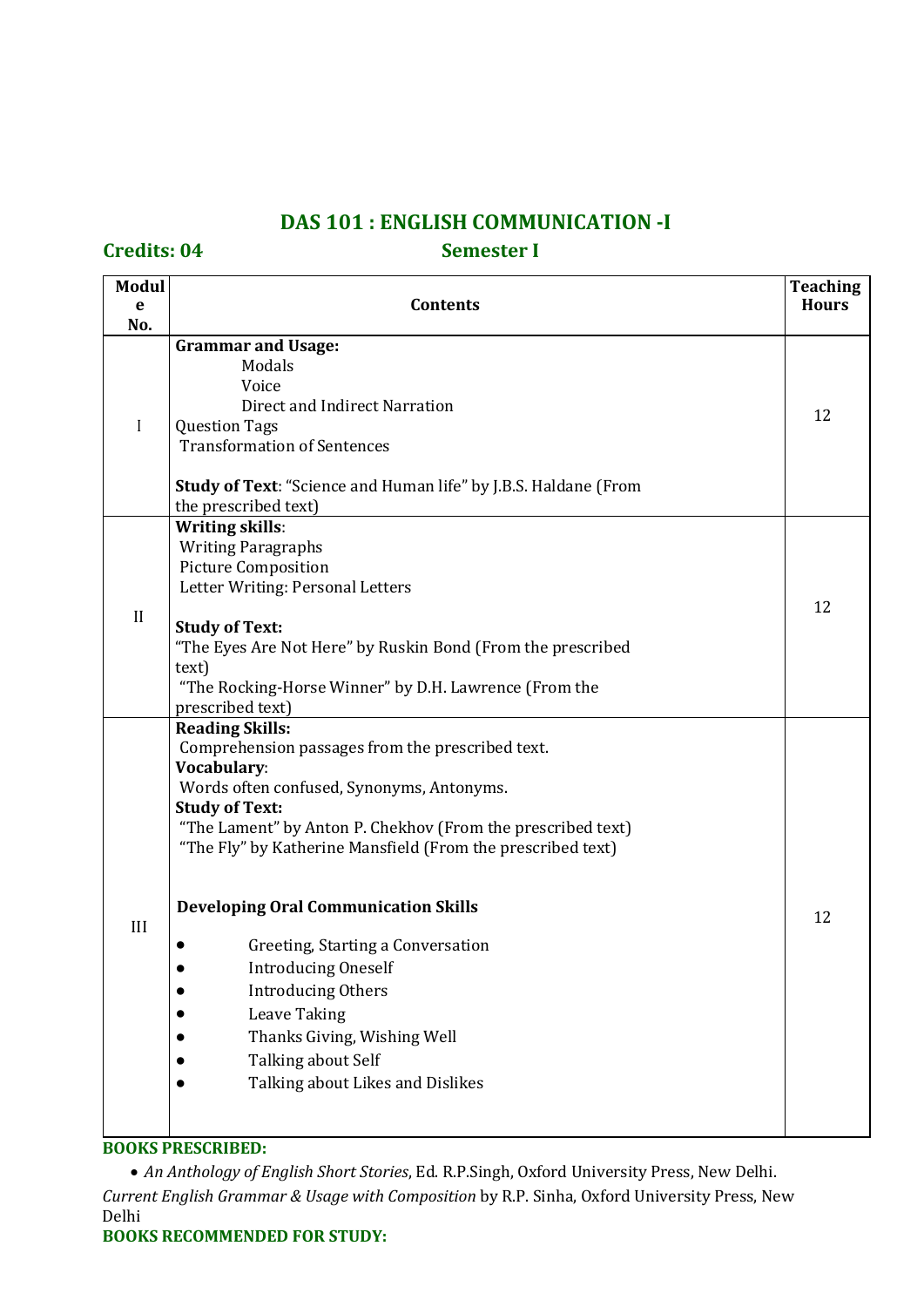- *Communicating Effectively in English, Book-I* by RevathiSrinivas, Abhishek Publications, Chandigarh.
- *High School English Grammar and Composition* by Wren & Martin, S. Chand & Company Ltd., Delhi.
- *Communication Techniques and Skills* by R.K.Chadha, DhanpatRai Publications, New Delhi.
- *Intermediate English Grammar* by Raymond, Murphy, Cambridge University Press, New Delhi.
- *Living English Structure* by W. Allen, Pearson Education, New Delhi.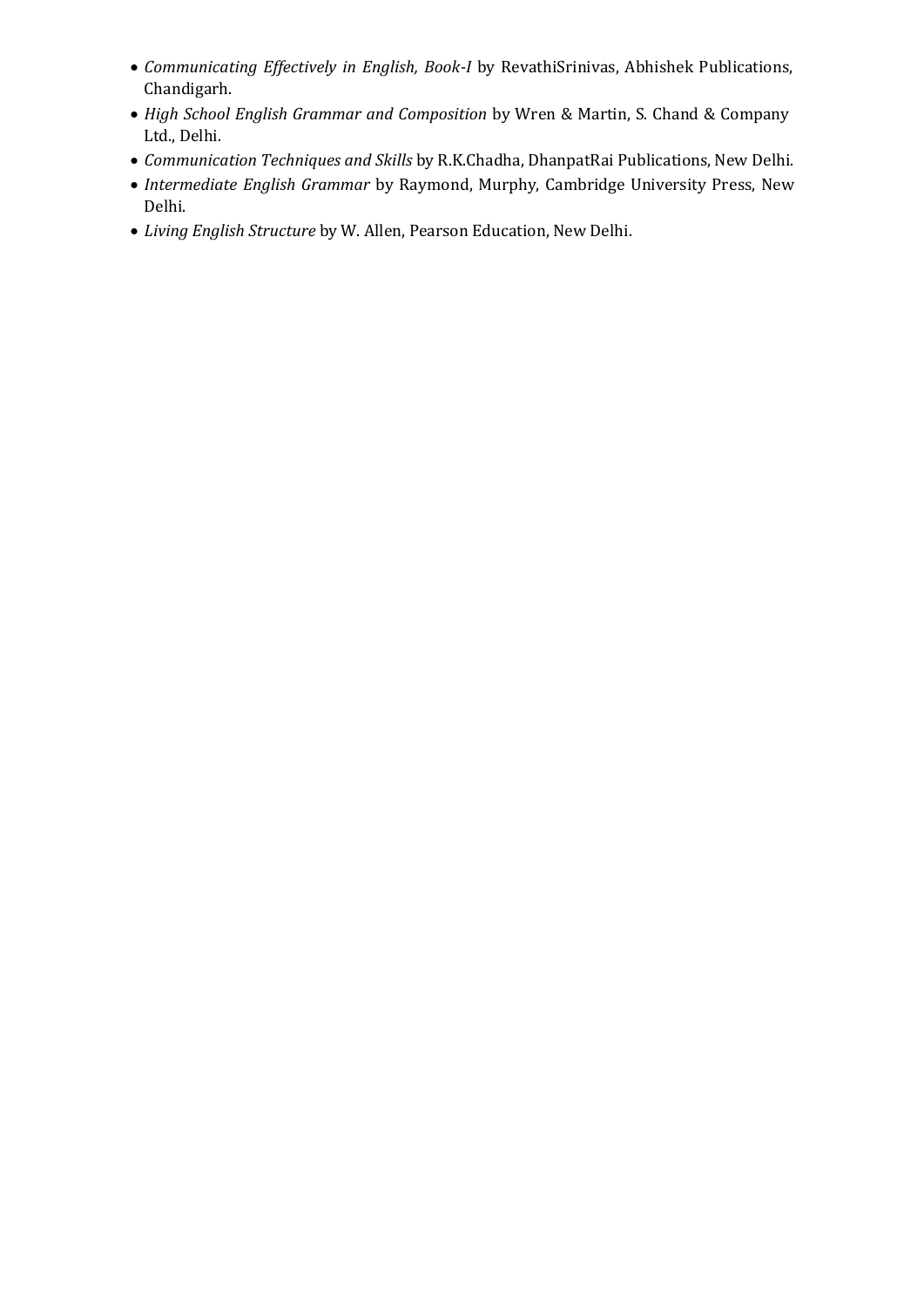## **DAS 102: APPLIED MATHEMATICS - I**

### **Credits: 04 Semester I**

| <b>Module</b>             | <b>Contents</b>                                                                                                                                                                                                                                                                                                                                                                                                                                                                                                                                                                                                                                                                                                                                                                                                                     | <b>Teaching Hours</b> |
|---------------------------|-------------------------------------------------------------------------------------------------------------------------------------------------------------------------------------------------------------------------------------------------------------------------------------------------------------------------------------------------------------------------------------------------------------------------------------------------------------------------------------------------------------------------------------------------------------------------------------------------------------------------------------------------------------------------------------------------------------------------------------------------------------------------------------------------------------------------------------|-----------------------|
| No.                       |                                                                                                                                                                                                                                                                                                                                                                                                                                                                                                                                                                                                                                                                                                                                                                                                                                     | (Approx.)             |
| $\boldsymbol{\mathrm{I}}$ | <b>Algebra:</b> Determinants and Matrices: expansion of determinants<br>(upto III order) by expansion method, solution of equations (upto three<br>unknowns) by Cramer's rule, Definition of matrix, addition, subtraction,<br>multiplication of matrices (upto III order), transpose of matrix, minor<br>and cofactor, Inverse of a matrix by adjoint method (upto II Order).<br>Partial Fractions (Linear factors, repeated linear factors, non reducible<br>quadratic factors excluding repeated factors), concept of A.P., G.P.,<br>permutation and combination (nPr, nCr)<br>Binomial theorem(without proof) for positive integral index (expansion<br>and general forms), Binomial theorem for any index<br>(expansion<br>without proof), first and second binomial approximation with<br>application to engineering problems | 12                    |
| $\mathbf{I}$              | Trigonometry: T - ratios of allied angles (without proof), sum,<br>difference formulae and their applications(without proof), product<br>formulae (transformation of product to sum, difference and vice -<br>versa), T - ratios of multiple angles, sub multiple angles (2A, 3A, A/2),<br>Properties and solution of the triangle, inverse trigonometrical<br>functions (principal value only).<br>Definition of complex numbers, real and imaginary parts of complex<br>number, polar and cartesian form and their inter- conversion,<br>conjugate, modulus and argument of a complex number, addition,<br>subtraction, multiplication and division of a complex number.<br>Demoivre's theorem, Euler's theorem of circular functions, hyperbolic<br>functions                                                                    | 12                    |
| III                       | <b>Coordinate Geometry:</b> Equation of straight line in standard forms<br>(without proof), intersection of two straight lines, angle between two<br>lines, perpendicular distance formula (without proof).<br>General equation of circle and its characteristics, to find the equation of<br>the circle given: centre and radius or three points lying on it or<br>coordinates of end points of a diameter<br>Equation of conics(ellipse, parabola and hyperbola), simple problems<br>related to engineering (standard forms only)                                                                                                                                                                                                                                                                                                 | 12                    |

### **Reference Books/ Text Books / Cases:**

\* Gupta P.(2012), Comprehensive Mathematics XII, Laxmi Publications, Delhi

\* Grewal B. S. Elementary Engineering Mathematics, Khanna Publishers, New Delhi Sharma R.D., Applied Mathematics, Dhanpat Rai Publications, Delhi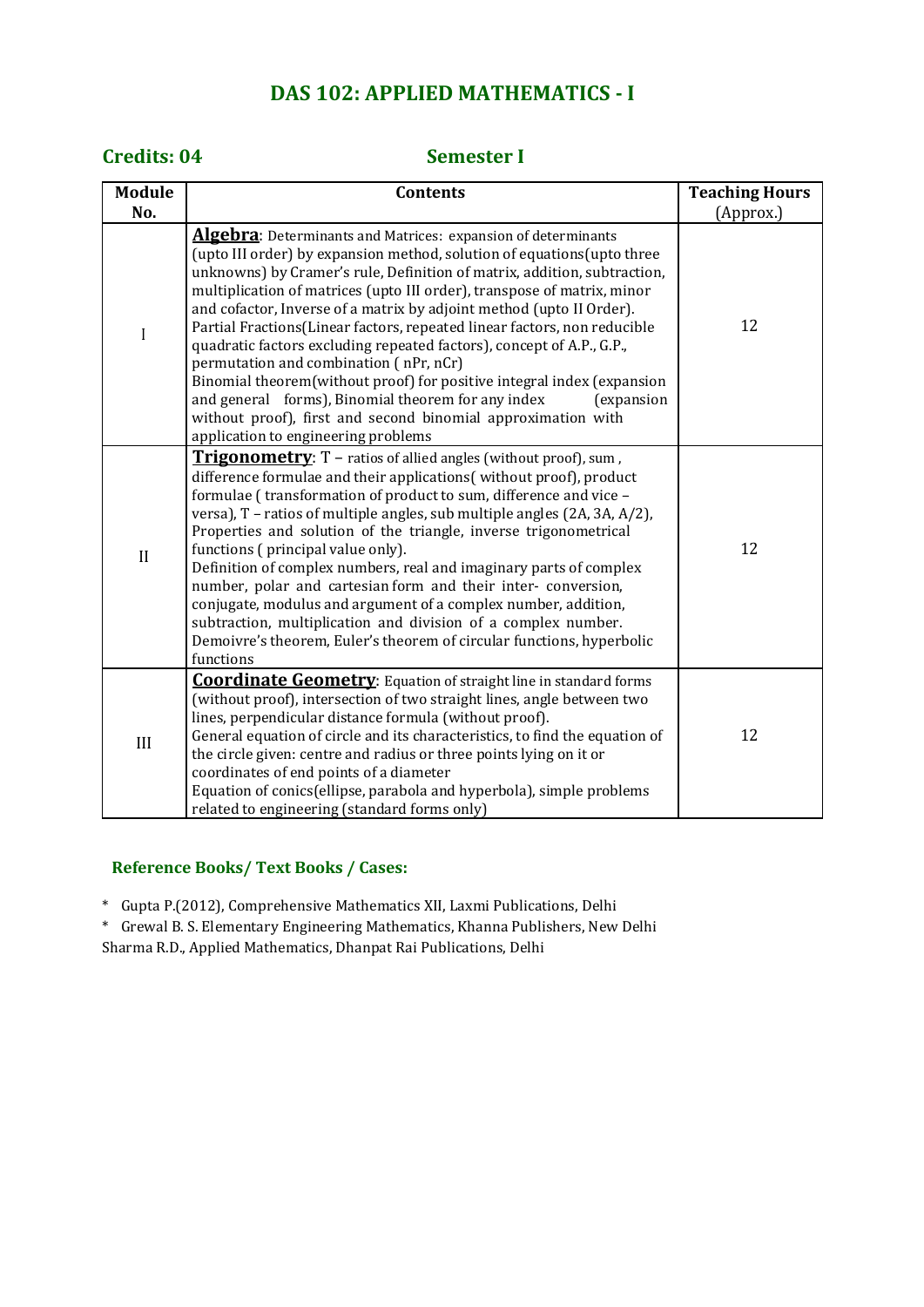### **DAS 103: APPLIED PHYSICS – I**

### **Credits: 04 Semester**

| <b>Module</b><br>No. | Content                                                                                                                                                                                                                                                                                                                                                                                                                                                                                                                                                                                                                                                                                                                                                                                                                                                                                                                                                                                                                                                                                                                                                                             | <b>Teaching</b><br><b>Hours</b> |  |
|----------------------|-------------------------------------------------------------------------------------------------------------------------------------------------------------------------------------------------------------------------------------------------------------------------------------------------------------------------------------------------------------------------------------------------------------------------------------------------------------------------------------------------------------------------------------------------------------------------------------------------------------------------------------------------------------------------------------------------------------------------------------------------------------------------------------------------------------------------------------------------------------------------------------------------------------------------------------------------------------------------------------------------------------------------------------------------------------------------------------------------------------------------------------------------------------------------------------|---------------------------------|--|
| $\bf{I}$             | Physical quantities, fundamental and derived units, systems of units (CGS, MKS<br>and SI units), Dimensions and dimensional formulae of physical quantities,<br>Checking the correctness of physical relations and derivation of relations<br>between various physical quantities, Error in measurement, types of errors,<br>significant figures, Scalar and Vector quantities, representation of vectors, types<br>of vectors, Addition, subtraction, multiplication of vectors, scalar and vector<br>products, Force: Newton's laws of<br>motion, linear momentum and<br>its<br>conservation laws, impulse, simple numerical problems, Friction, Types of<br>friction and its application, equilibrium of forces, lami's theorem, Projectile,<br>horizontal and oblique projections and equation of trajectory, Relation between<br>linear and angular variables (velocity and acceleration),                                                                                                                                                                                                                                                                                     | 12                              |  |
| $\mathbf{I}$         | Concept of Translatory and rotatory motion with examples, Definitions of<br>Torque, angular momentum and their relationship, Law's of Conservation of<br>angular momentum (qualitative) and its examples, Moment of inertia and its<br>physical significance, rotational kinetic energy, inertia of rod, rod, disc, ring and<br>sphere (Formulae only), Planetary motion: Newton's law of gravitation, Kepler's<br>law of plentary motion (Qualitative), escape velocity, Work (definition), work<br>done against friction on horizontal and inclined plane,<br>Work done by a moving<br>object on horizontal and inclined plane (incorporating frictional forces), Power<br>(definition), Calculation of power in simple cases, Energy (definition), Kinetic<br>energy and Potential energy with their derivations, Principle of conservation of<br>mechanical energy (for freely falling bodies), transformation of energy from one<br>form to another, Elasticity (definition), stress and strain, different types of<br>modulus of elasticity (Formulae), Hooke's law with its applications, Pressure<br>(Definition), atmospheric pressure. gauge pressure, absolute pressure, | 12                              |  |
| III                  | Difference between heat and temperature, Principles of measurement of<br>temperature and different scales of temperature and their relationship, Types<br>of thermometers (Concept only),<br>Expansion of solids, liquids and gases,<br>coefficient of linear, surface and cubical expansions and relation amongst<br>them (Concept and only formulae), Modes of transfer of heat (Conduction,<br>convection and radiation with examples), Thermal conductivity: Co-efficient<br>of thermal conductivity,<br><b>Black body radiations</b><br>motion: Transverse<br>and longitudinal wave motion with<br>Wave<br>examples, Velocity of sound waves, frequency and wave length of a wave<br>(relationship $v = v\lambda$ )                                                                                                                                                                                                                                                                                                                                                                                                                                                            | 12                              |  |

### **Reference Books:**

- Applied Physics Vol. I TTTI Publications, Tata McGraw Hill, New Delhi
- Concepts in Physics by HC Verma, Vol. I , Bharti Bhawan Ltd. New Delhi
- Engineering Physics by PV Naik, Pearson Education Pvt. Ltd, New Delhi
- Applied Physics by Jasmer Kaur and Bhupinder Singh, Lords Publications, Jalandhar

 Engineering Physics by Vanchna Singh and Sheetal Kumar, Cengage Learning India Pvt. Ltd. Patparganj, Delhi

### **Text Books:**

 $\bullet$ 

- Applied Physics Vol.I by T.R.Narula and Suman Chaudhary, North Publications, Jalandhar
- Nutan Physics by Kumar & Mittal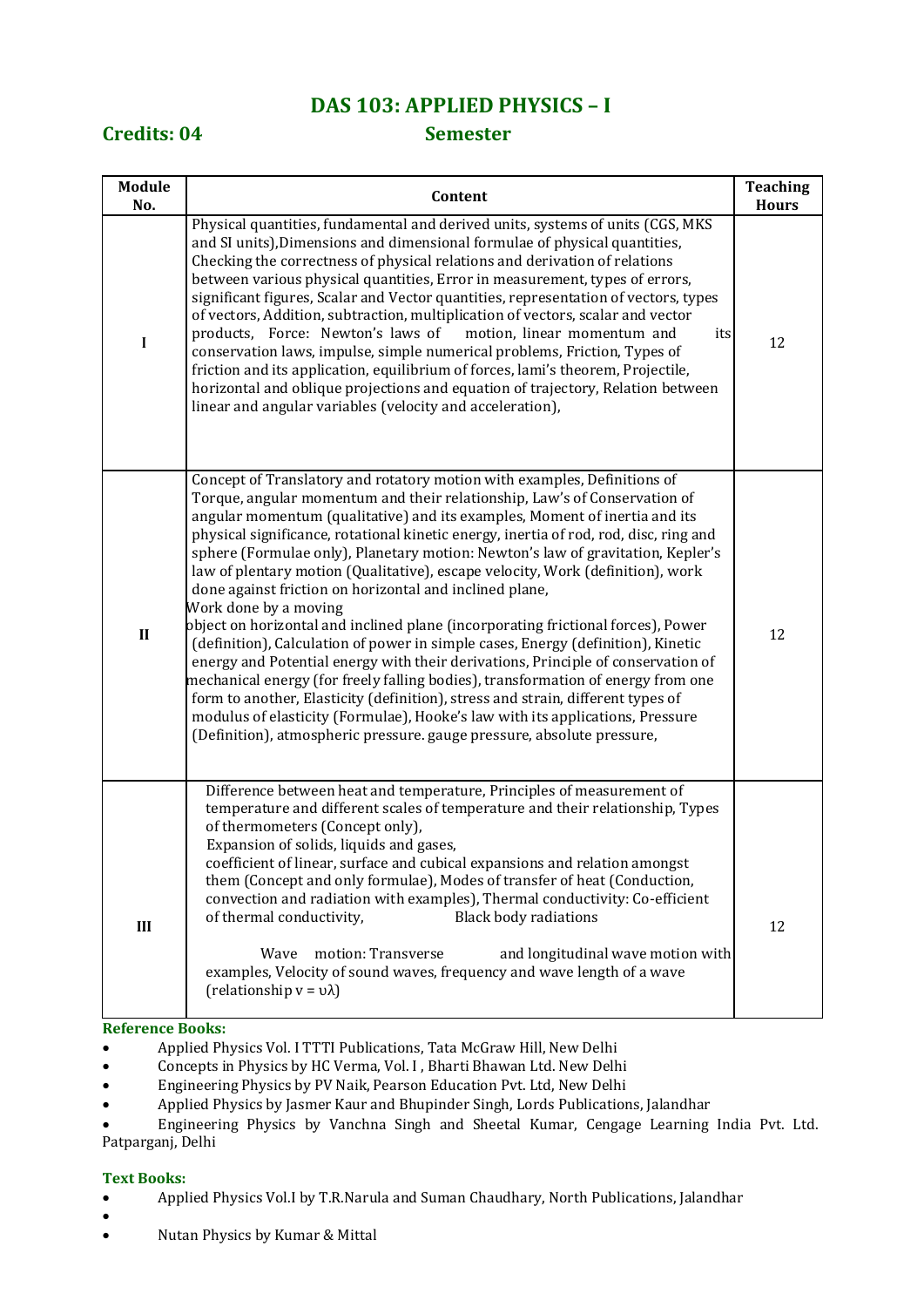## **DAS 104: APPLIED CHEMISTRY-I**

### **Credits: 4 Semester-I**

| <b>Module</b><br>No. | <b>Contents</b>                                                                                                                                                                                                                                                                                                                                                                                                                                                                                                                                                                   | <b>Teaching Hours</b> |
|----------------------|-----------------------------------------------------------------------------------------------------------------------------------------------------------------------------------------------------------------------------------------------------------------------------------------------------------------------------------------------------------------------------------------------------------------------------------------------------------------------------------------------------------------------------------------------------------------------------------|-----------------------|
|                      |                                                                                                                                                                                                                                                                                                                                                                                                                                                                                                                                                                                   |                       |
| I                    | <b>General Chemistry:</b><br>Symbols, formula of simple inorganic compounds, valency,<br>chemical equations, Atomic weight, Equivalent weight, Molecular<br>weight, Isotopes, Isobars, Surface tension, Viscosity,<br>Specific<br>gravity.                                                                                                                                                                                                                                                                                                                                        | 12                    |
|                      | <b>Structure of atom:</b><br>Fundamental particles viz. electron, proton, neutron. Rutherford<br>and Bohr's model of atom, Bohr Burry Scheme, Aufbau principle<br>and Hund's Rule, Electronic configuration of elements (up to<br>atomic number 30), Quantum numbers.                                                                                                                                                                                                                                                                                                             |                       |
|                      | <b>Periodic properties of elements:</b><br>Modern periodic law, Long form of periodic table and its merits<br>and demerits. Atomic radii, ionic radii, Ionization potential,<br>Electro negativity and Electron affinity.                                                                                                                                                                                                                                                                                                                                                         |                       |
| II                   | Electrochemistry:<br>Electrolytes and non electrolytes, Faraday's Law of electrolysis,<br>Arrhenius acid - base concept, pH (numericals of strong acid and<br>strong base) & buffer solution (definition and types). Common<br>ion effect and solubility product. Oxidation number, Oxidation<br>and reduction including electronic concept. Dry cell.                                                                                                                                                                                                                            | 12                    |
| III                  | <b>Chemical bonding:</b><br>Types of chemical bonding (ionic, covalent and co-ordinate<br>bond). Hydrogen bonding, Hybridisation (sp3, sp2, sp).<br><b>Solutions:</b><br>Homogeneous and heterogeneous solutions. Normality, Molarity,<br>Molality, Mole concept, colligative properties, osmotic pressure<br>and its measurement by Berkley and Hartley method.<br>Radioactivity:<br>General idea of radioactivity, emission of alpha, beta, gamma rays<br>and their properties. Fajan's group displacement law, half life,<br>average life, nuclear fission and nuclear fusion. | 12                    |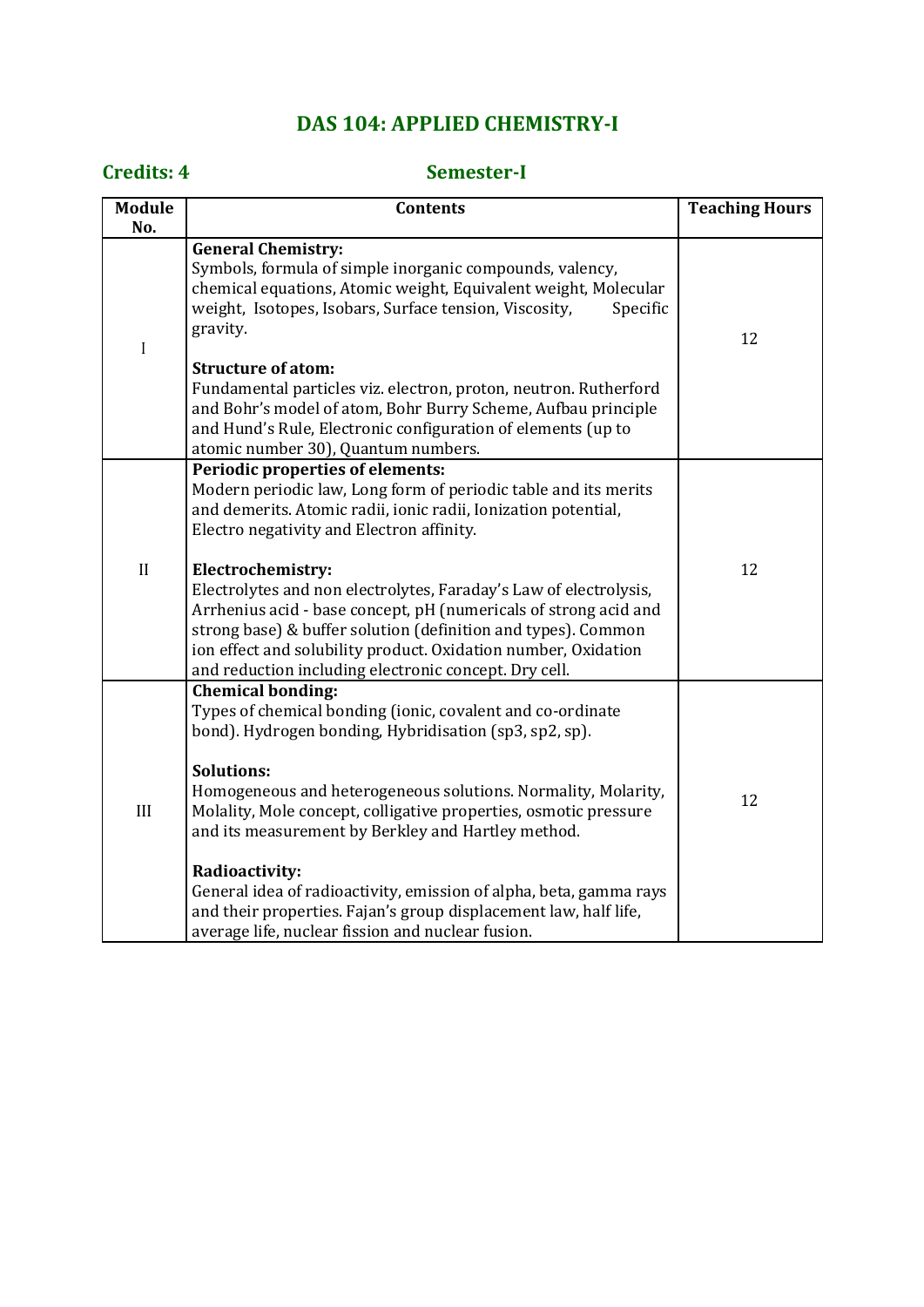# **DME 101: ENGINEERING MECHANICS**

### **Credits: 4 Semester-I**

| <b>Module</b> | <b>Contents</b>                                                                                                                                                                                                                                                                                                                                                                                                                                                                                                                                                                                                                                                                                                                 | <b>Teaching Hours</b> |
|---------------|---------------------------------------------------------------------------------------------------------------------------------------------------------------------------------------------------------------------------------------------------------------------------------------------------------------------------------------------------------------------------------------------------------------------------------------------------------------------------------------------------------------------------------------------------------------------------------------------------------------------------------------------------------------------------------------------------------------------------------|-----------------------|
| No.           |                                                                                                                                                                                                                                                                                                                                                                                                                                                                                                                                                                                                                                                                                                                                 |                       |
| $\mathbf I$   | 1. Introduction<br>1.1 Concept of mechanics and applied mechanics. Importance and<br>necessity of applied mechanics giving suitable examples of bodies<br>at<br>rest and in motion.<br>1.2 Concept of rigid body, scalar quantity and vector quantity.<br>2. Force System & various laws of Mechanics<br>2.1 Force systems: coplanar and non coplanar force systems, coplanar<br>concurrent and non concurrent force systems.<br>2.2 Principle of transmissibility of forces.<br>2.3 Composition and resolution of coplanar forces.<br>2.4 Law of triangle, law of parallelogram and law of polygon of forces.<br>2.5 Free body diagram and its related problems, equilibrium and<br>equilibrant forces.<br>2.6 Lami's theorem. | 12                    |
| $\mathbf{I}$  | <b>3. Moment Couple and Torque</b><br>3.1 Concept of moment, couple and torque.<br>3.2 Application of moment to simple mechanism.<br>3.3 Calculation of resultant of coplanar forces using moment of force<br>method.<br>3.4 General condition of equilibrium of bodies under coplanar forces<br>and moments<br>4. Introduction of Friction<br>4.1 Concept of friction and types of friction.<br>4.2 Limiting friction and sliding friction<br>4.3 Laws of static friction and coefficient of friction.<br>4.4 Equilibrium of bodies lying on a rough horizontal plane under<br>external forces.<br>4.5 Equilibrium of bodies lying on a rough inclined plane under external<br>forces.                                         | 12                    |
| III           | 5 Centre of Gravity & Moment of inertia<br>5.1 Concept of gravity and gravitational force.<br>5.2. Concept of centroid and centre of gravity.<br>5.3. Concept of moment of inertia I Section & T section.<br><b>6. Laws of Motion</b><br>6.1 Concept of momentum.<br>6.2 Newton's laws of motion, their application.<br>6.3 Derivation of force equation from second law of motion.<br>6.4 Numerical problems on second law of motion.<br>6.5 Newton's third law of motion and numerical problems based on it.                                                                                                                                                                                                                  | 12                    |

### **TEXT BOOKS**

- 1. Bansal R.K., Engineering Mechanics, Laxmi Publication Pvt Ltd., Delhi.
- 2. Khurmi R.S., Engineering Mechanics, S. Chand & Co., Delhi.
- 3. Kapoor J.K., Applied Mechanics, Bharat Bharti Prakashan, Meerut.
- 4. Yadav K.S., Engineering Mechanics, Vayu Education of India.

### **REF BOOKS:**

1. Kumar D.S., Engineering Mechanics, S.K. Kataria & Sons, Delhi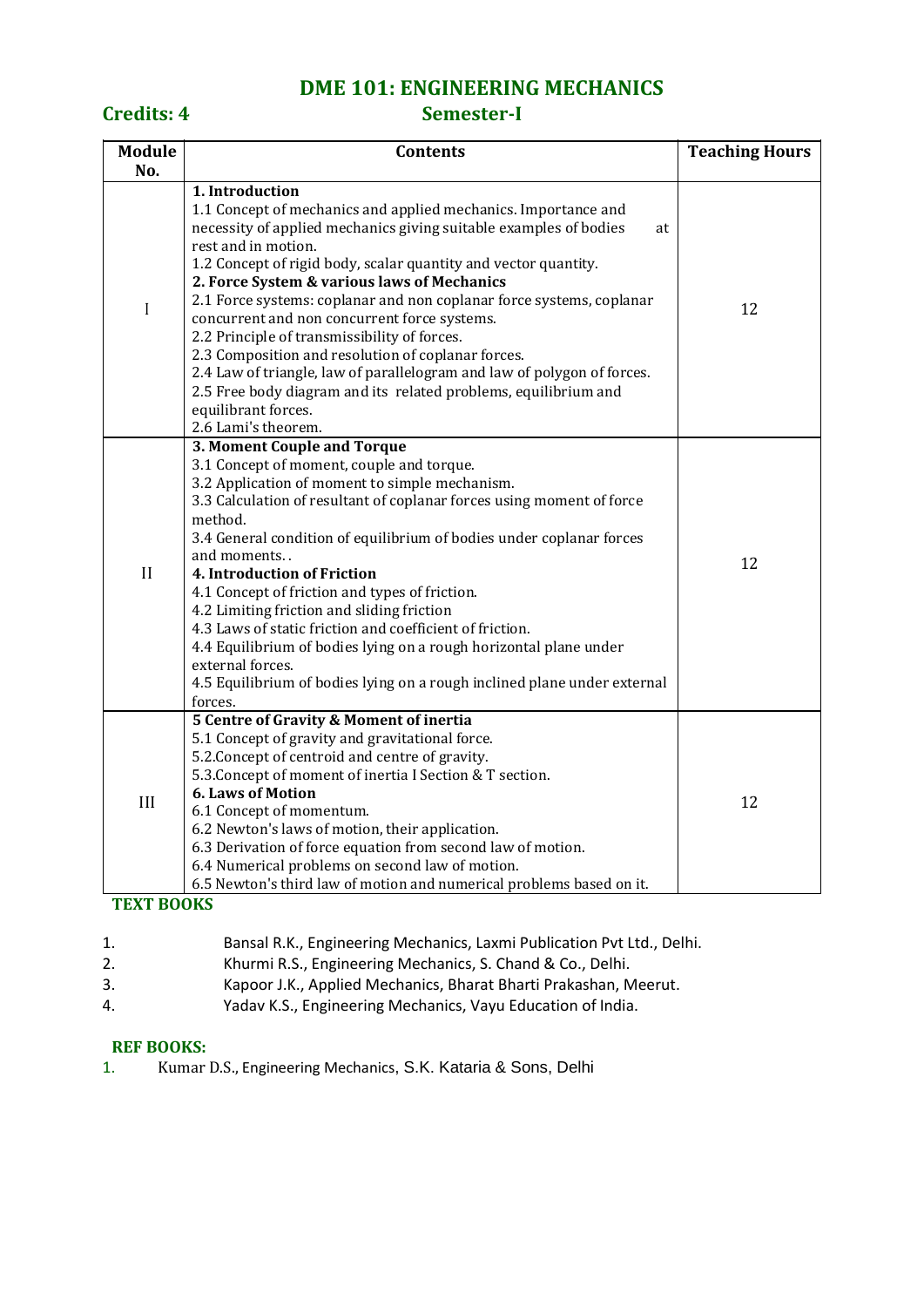### **DME 152: ENGINEERING DRAWING – I**

**Credits: 02 Semester I** 

| Module       | Content                                               |            |                                                                              |  |  |  |  |
|--------------|-------------------------------------------------------|------------|------------------------------------------------------------------------------|--|--|--|--|
| No.          |                                                       |            |                                                                              |  |  |  |  |
|              |                                                       |            | Drawing Office Practice, Lines and Lettering (2 Sheets)                      |  |  |  |  |
|              |                                                       | 1.1        | Definition of drawing, classification of drawing                             |  |  |  |  |
|              |                                                       | 1.2        | Drawing instruments such as mini drafter, drawing board,                     |  |  |  |  |
|              |                                                       |            | drawing sheet, drawing pins, pencils, eraser, sandpaper,                     |  |  |  |  |
|              |                                                       |            | sharpener, cello-tape etc.                                                   |  |  |  |  |
|              |                                                       | 1.3        | Sizes and layout of standard drawing sheets and drawing boards               |  |  |  |  |
| I            |                                                       | 1.4        | Different types of lines in engineering drawing as per BIS<br>specifications |  |  |  |  |
|              | 1.5                                                   |            |                                                                              |  |  |  |  |
|              |                                                       |            | Definition and classification of letterings, free hand lettering             |  |  |  |  |
|              |                                                       |            | (alphabets and numerals) in different standard series of 2.5,                |  |  |  |  |
|              |                                                       |            | 3,5,7,10 and 15 mm heights. Single stroke vertical and inclined              |  |  |  |  |
|              |                                                       |            | lettering at 75° (alphabets and numerals) lowercase and                      |  |  |  |  |
|              |                                                       |            | uppercase in the ratio of 7:4.                                               |  |  |  |  |
|              |                                                       |            | <b>Dimensioning (2 Sheets)</b>                                               |  |  |  |  |
|              |                                                       | 2.1        | Necessity of dimensioning, Types of dimensioning (chain, parallel            |  |  |  |  |
|              |                                                       |            | and progressive dimensioning, size and location dimensioning)                |  |  |  |  |
|              |                                                       |            | Methods of placing dimensioning (Aligned and unidirectional                  |  |  |  |  |
| $\mathbf{I}$ |                                                       |            | of leader lines. General principles of dimensioning.<br>system), use         |  |  |  |  |
|              |                                                       | 2.2        | Dimensioning of overall sizes, circles, thread holes, chamfered              |  |  |  |  |
|              |                                                       | surfaces,  | angles, tapered surface holes equally spaced on PCD,                         |  |  |  |  |
|              |                                                       |            | counter sunk hole<br>counter bored holes, cylindrical parts, narrow          |  |  |  |  |
|              |                                                       |            | space and gaps, radii, curves and arches.                                    |  |  |  |  |
|              | <b>Scale</b>                                          | (2 sheets) |                                                                              |  |  |  |  |
|              |                                                       |            |                                                                              |  |  |  |  |
| III          |                                                       | 3.5        | Scale - their need and importance, Definition of<br>4.1                      |  |  |  |  |
|              | representative fraction (R.F), find RF of given scale |            |                                                                              |  |  |  |  |
|              |                                                       | 3.6        | 4.2<br>Construction of plain and diagonal scales                             |  |  |  |  |
|              |                                                       |            | <b>Principle of Projections (10 sheets)</b>                                  |  |  |  |  |
|              |                                                       |            |                                                                              |  |  |  |  |
|              |                                                       | 3.7        | 5.1<br>Principle of orthographic projection and introduction to              |  |  |  |  |
| IV           |                                                       |            | first angle<br>projection and third angle projection                         |  |  |  |  |
|              |                                                       | 3.8        | Projection of points situated in different quadrants (1 Sheet)               |  |  |  |  |
|              |                                                       | 3.9        | Projection of lines, Lines inclined to one plane and parallel to the         |  |  |  |  |
|              |                                                       |            |                                                                              |  |  |  |  |
|              |                                                       |            |                                                                              |  |  |  |  |
|              |                                                       | 3.10       | Projection of Planes: Planes perpendicular and parallel to either            |  |  |  |  |
|              |                                                       |            | of the planes; planes perpendicular to one plane and parallel to             |  |  |  |  |
|              |                                                       |            | the other or vice versa (1st & 3rd quadrants) (1 Sheet)                      |  |  |  |  |
|              |                                                       | 3.11       | Drawing 3 orthographic views of given objects (6 sheets,<br>5.5              |  |  |  |  |
|              |                                                       |            | at least one sheet<br>in 3rd Angle Projection)                               |  |  |  |  |
|              |                                                       | 3.12       | Identification of surfaces on drawn orthographic views<br>5.6                |  |  |  |  |
|              |                                                       |            | object drawn (1Sheet)<br>from isometric                                      |  |  |  |  |

### *RECOMMENDED BOOKS*

*1. Engineering Drawing by KK Dhiman, Ishan Publications, Ambala, Haryana*

2. Elementary Engineering Drawing (in first angle projection) by ND Bhatt, Charotar Publishing House, Anand, Gujrat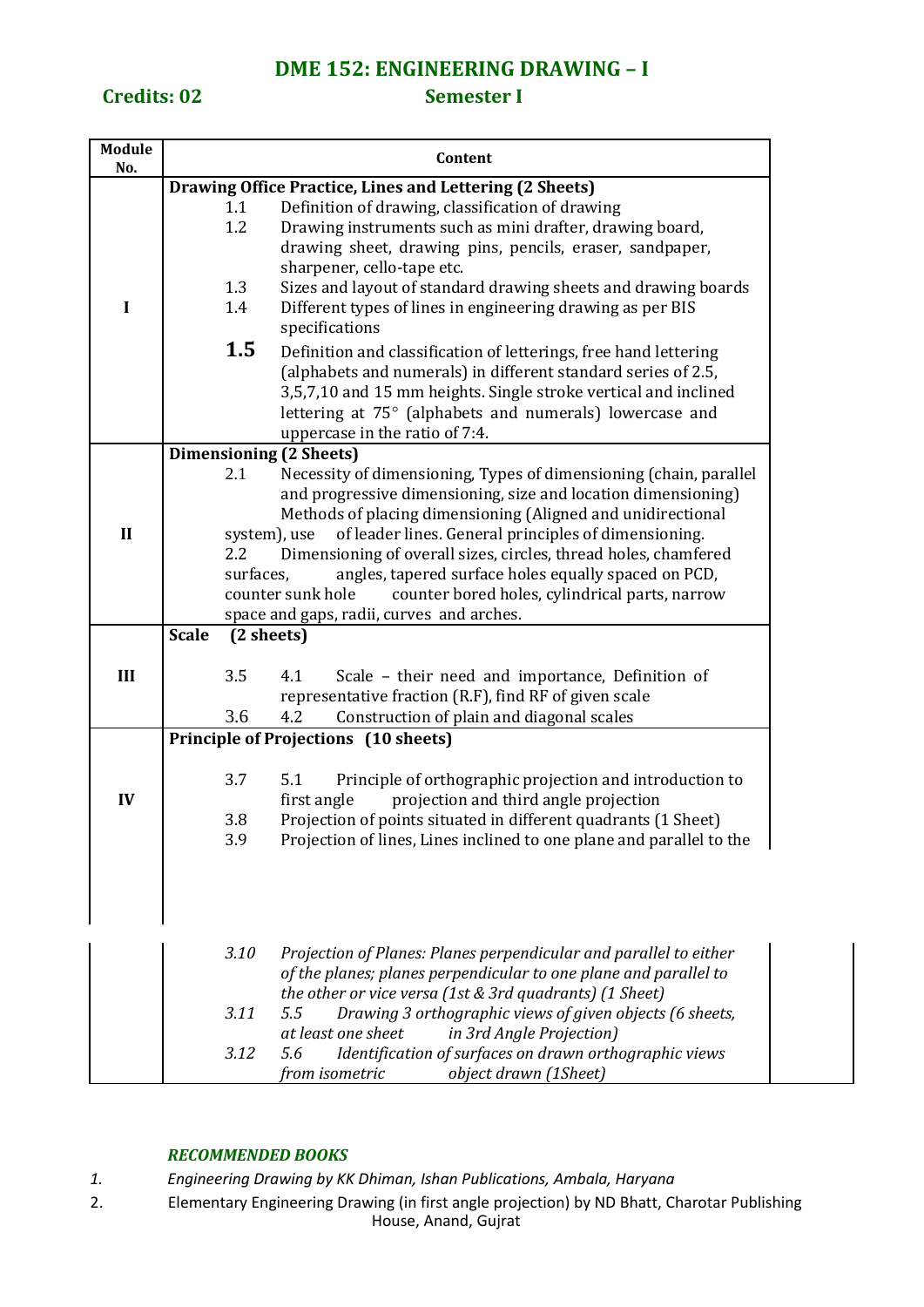- 3. A Text Book of Engineering Drawing by Surjit Singh published by Dhanpat Rai and Co
- 3. Engineering Drawing by PS Gill published by SK Kataria and sons, Delhi
- 4. Engineering Drawing by RB Gupta published by Satya Prakashan, New Delhi

### *References:*

- 1. Ghosh and Malik, "Manufacturing science" East West Pvt. Ltd.<br>2. Boothroyd, "Fundamental of Metal Cutting and Machine tools"
- 2. Boothroyd, "Fundamental of Metal Cutting and Machine tools"
- 3. Sharma, P.C., "Manufacturing Technology (Manufacturing Processes)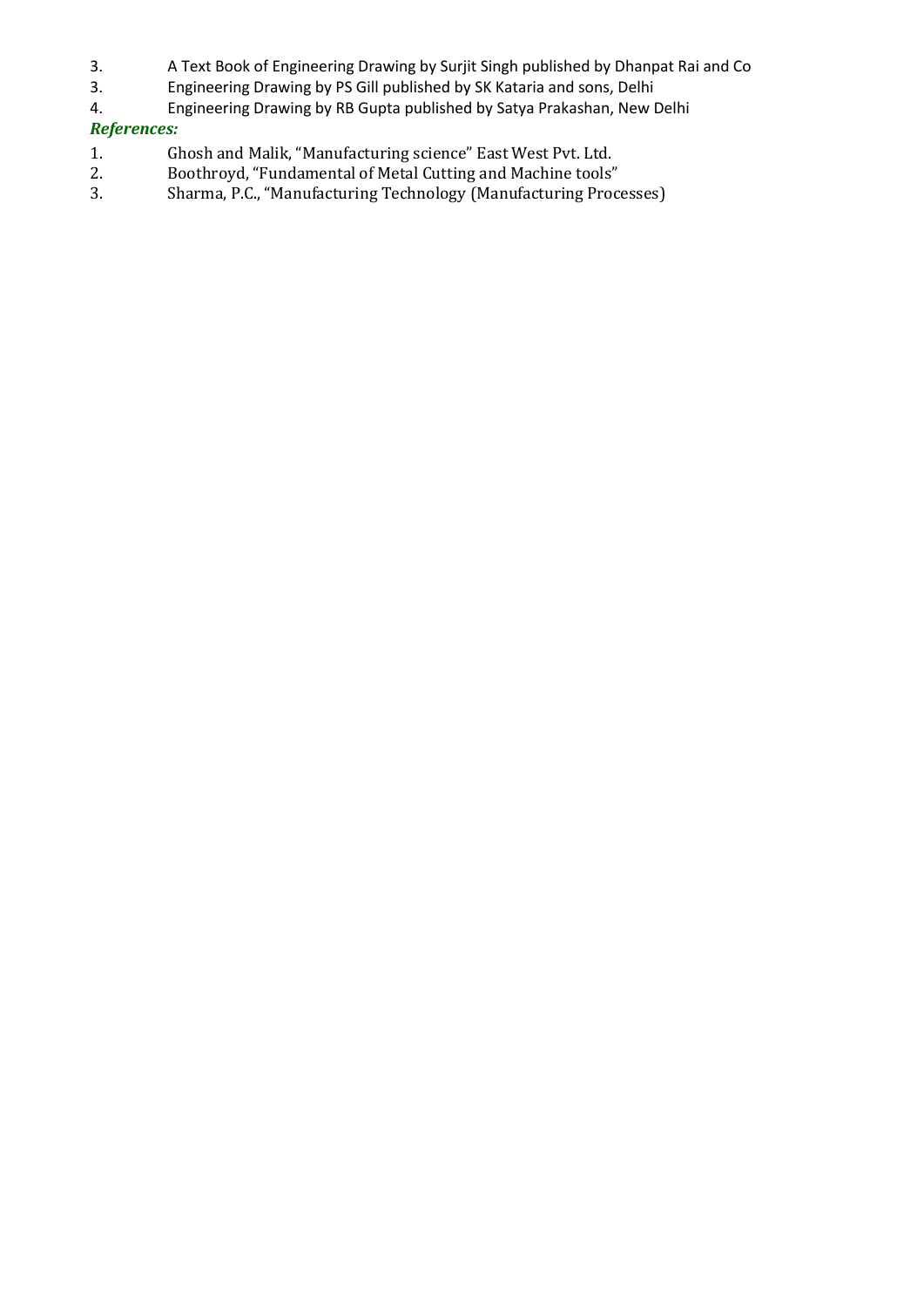# **DME 153: WORKSHOP PRACTICE-I**

### **Credits: 02 Semester I**

| <b>Module</b><br>No. | Content                                                                                                                                                                                                                                                                                                                                                                                                                                                                                                                                                                                                                                                                                                                                                                                                                                                                                                                | <b>Teaching</b><br><b>Hours</b> |
|----------------------|------------------------------------------------------------------------------------------------------------------------------------------------------------------------------------------------------------------------------------------------------------------------------------------------------------------------------------------------------------------------------------------------------------------------------------------------------------------------------------------------------------------------------------------------------------------------------------------------------------------------------------------------------------------------------------------------------------------------------------------------------------------------------------------------------------------------------------------------------------------------------------------------------------------------|---------------------------------|
| I                    | <b>Carpentry Shop - I</b><br>1.1<br>Introduction to various types of wood such as Deodar, Kail,<br>Partal, Teak, Mango, Sheesham, etc. (Demonstration and their<br>identification).<br>1.2<br>Demonstration, function and use of commonly used hand tools.<br>Care, maintenance of tools and safety measures to be observed.<br>Marking, sawing, planning and chiseling & their<br>$\text{Job}$ $\text{I}$<br>practice (size should be mentioned)<br>1.3<br>Introduction to various types of wooden joints, their<br>relative<br>advantages and uses.<br>Preparation of half lap joint<br>Job II<br>Preparation of Mortise and Tenon Joint<br>Job III<br>1.4<br>Demonstration of various methods of painting wooden items.<br>Preparation of wooden surface before painting<br>Job IV<br>including primer coating<br>$\text{Job }V$<br>Painting Practice by brush/spray<br>Safety precautions in carpentry shop<br>1.5 | 08                              |
| $\mathbf{I}$         | <b>Fitting Shop</b><br>2.1<br>Introduction to fitting shop tools, common materials used in<br>fitting shop, Identification of materials. Such as Steel, Brass,<br>Copper, Aluminium etc. Identification of various sections of steel<br>such as Flat, Angle, Tee, Channel, Bar Girder, Square, Z-Section,<br>etc.<br>2.2<br>Description and demonstration of various types of work benches,<br>holding devices and files. Precautions while filing.<br>2.3<br>Description and demonstration of simple operation<br>of hack-                                                                                                                                                                                                                                                                                                                                                                                            | 08                              |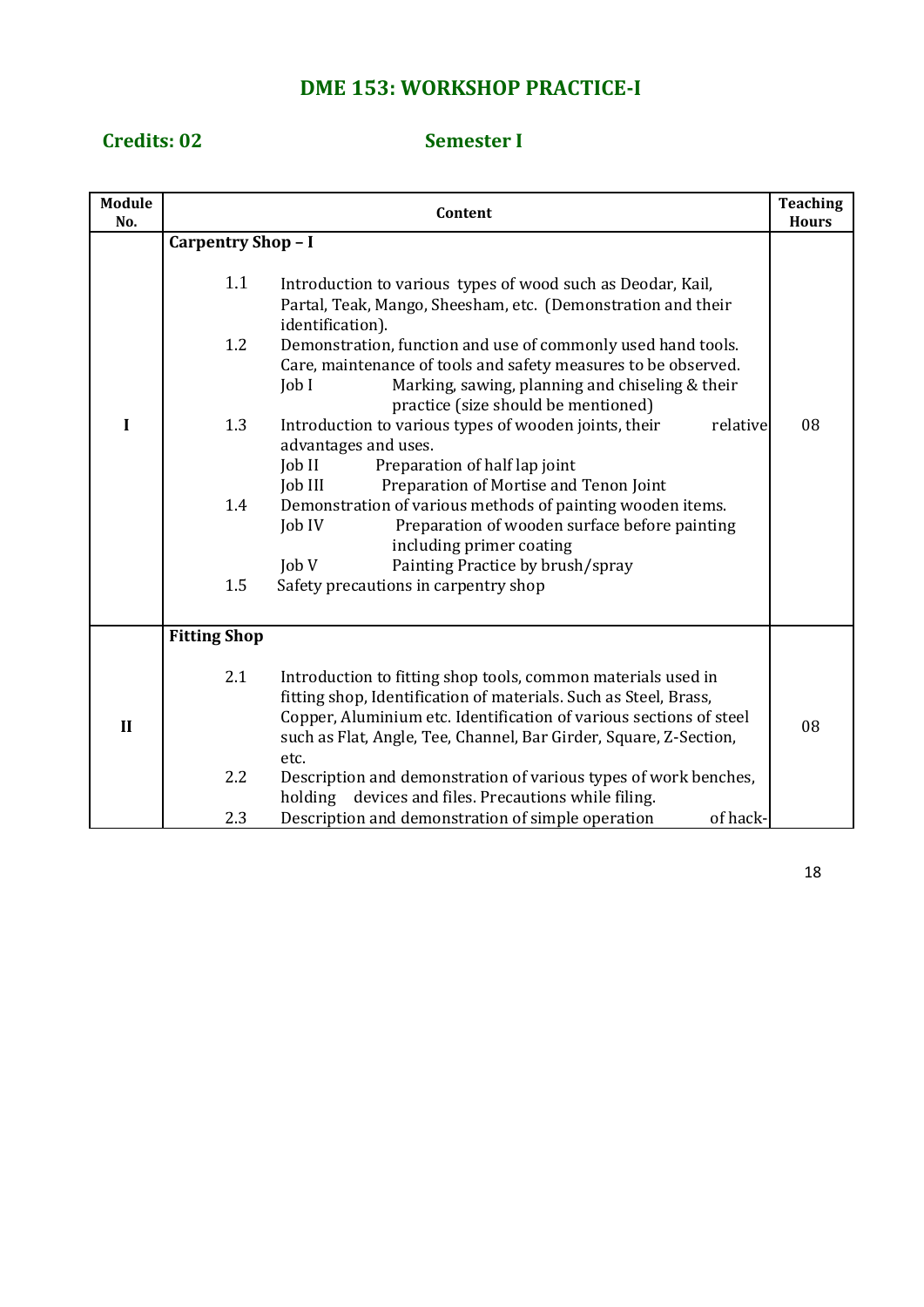|     | sawing, demonstration and description of various types of blades<br>and their specifications, uses and method of fitting the blade.<br>Marking of job, use of marking tools and<br>Job I<br>measuring instruments.<br>Job II Filing a dimensioned rectangular or square piece of an<br>accuracy of<br>$±$ 0.5mm<br>Job III<br>Filing practice (production of flat surfaces). |                                                                                                      |                                                                                                                                                                                                                                                                                                                                                                                                                                                                                                                                                                                                                                                                                                                                                                                                                                                                                                                                                                                               |               |    |
|-----|------------------------------------------------------------------------------------------------------------------------------------------------------------------------------------------------------------------------------------------------------------------------------------------------------------------------------------------------------------------------------|------------------------------------------------------------------------------------------------------|-----------------------------------------------------------------------------------------------------------------------------------------------------------------------------------------------------------------------------------------------------------------------------------------------------------------------------------------------------------------------------------------------------------------------------------------------------------------------------------------------------------------------------------------------------------------------------------------------------------------------------------------------------------------------------------------------------------------------------------------------------------------------------------------------------------------------------------------------------------------------------------------------------------------------------------------------------------------------------------------------|---------------|----|
|     |                                                                                                                                                                                                                                                                                                                                                                              |                                                                                                      | Checking by straight edge.                                                                                                                                                                                                                                                                                                                                                                                                                                                                                                                                                                                                                                                                                                                                                                                                                                                                                                                                                                    |               |    |
|     |                                                                                                                                                                                                                                                                                                                                                                              | Job IV                                                                                               | Making a cutout from a square piece of MS Flat<br>using hand hacksaw.                                                                                                                                                                                                                                                                                                                                                                                                                                                                                                                                                                                                                                                                                                                                                                                                                                                                                                                         |               |    |
|     | 2.4                                                                                                                                                                                                                                                                                                                                                                          |                                                                                                      | Care and maintenance of measuring tools like calipers, steel rule,<br>try square, vernier calipers, micrometer, height gauge,<br>combination set. Handling of measuring instruments, checking of<br>zero error, finding of least count (all gauges including dial gauge).                                                                                                                                                                                                                                                                                                                                                                                                                                                                                                                                                                                                                                                                                                                     |               |    |
|     | <b>Welding Shop-I</b>                                                                                                                                                                                                                                                                                                                                                        |                                                                                                      |                                                                                                                                                                                                                                                                                                                                                                                                                                                                                                                                                                                                                                                                                                                                                                                                                                                                                                                                                                                               |               |    |
| III | 3.2<br>3.3                                                                                                                                                                                                                                                                                                                                                                   | 3.1 (a) Introduction<br>accessories and gloves.<br>$J$ ob I<br>Job II<br>Job IV<br>Job V<br>welding. | to welding and its importance in engineering<br>practice; types of welding; common materials that can be welded,<br>introduction to welding equipment e.g. a.c. welding set, d.c.<br>rectifier, electrode holder, electrodes and their specifications,<br>welding screens and other welding related equipment,<br>(b) Safety precautions during welding<br>(c) Hazards of welding and its remedies<br>Electric arc welding, (a.c. and d.c.) precautions while using<br>electric arc welding, Practice in setting current and voltage for<br>striking proper arc. Earthing of welding machine.<br>Practice of striking arc bending and tacking while<br>using electric arc welding set.<br>Welding practice on electric arc welding for<br>making uniform and<br>beads<br>Various types of joints and end preparation.<br>Job III Preparation of butt joint by electric arc welding.<br>Preparation of lap joint by electric arc welding.<br>Preparation of corner joint by using electric arc | straight weld | 08 |
|     |                                                                                                                                                                                                                                                                                                                                                                              | Job VI                                                                                               | Preparation of Tee joint by electric arc welding.                                                                                                                                                                                                                                                                                                                                                                                                                                                                                                                                                                                                                                                                                                                                                                                                                                                                                                                                             |               |    |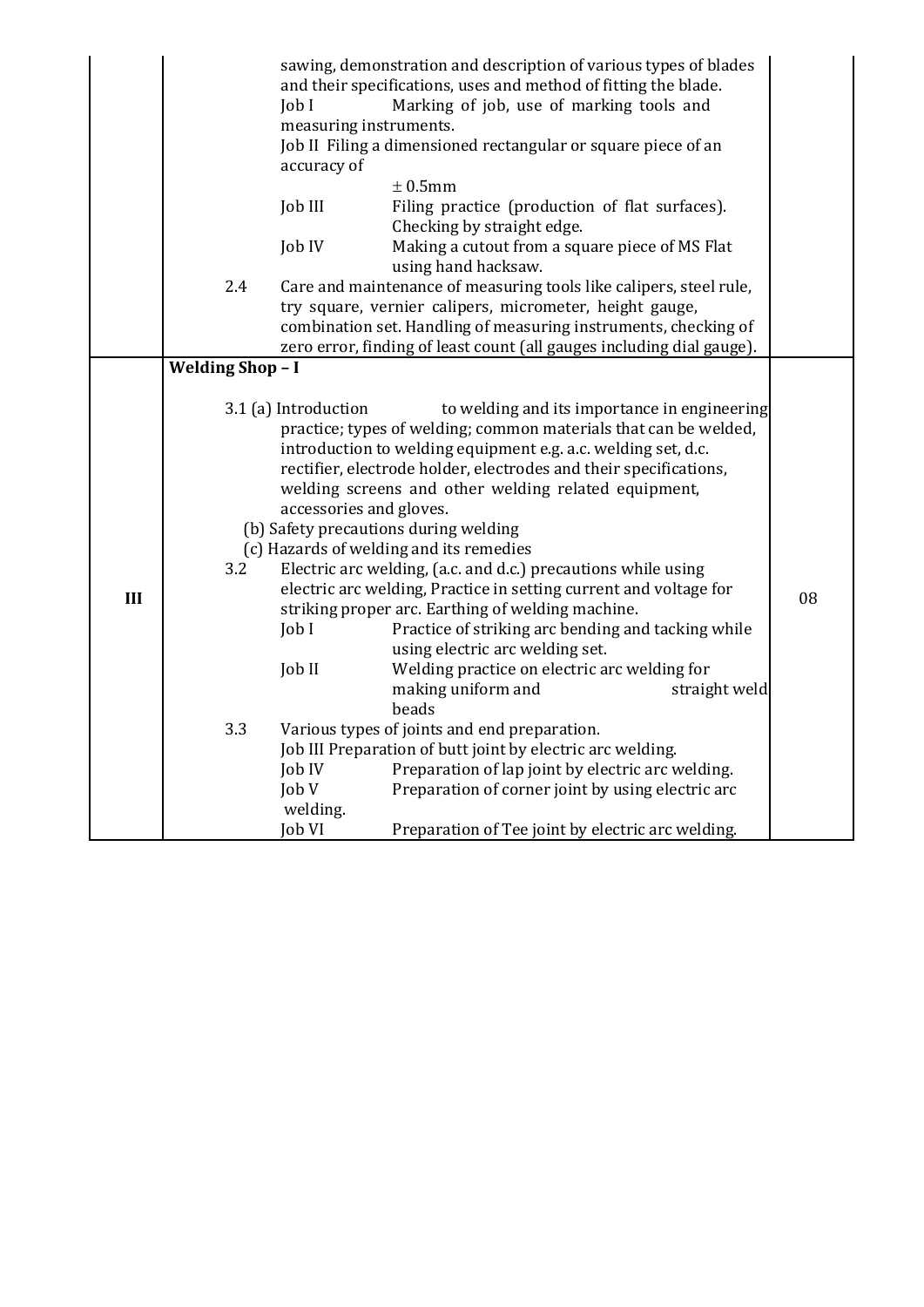## **DAS 151 : APPLIED CHEMISTRY LAB**

### **Semester-I**

### **Credits: 02**

# **LIST OF EXPERIMENTS**

| <b>Module</b><br>No. | <b>Contents</b>                                                                                                                                                                                                                                                 | <b>Teaching</b><br><b>Hours</b> |
|----------------------|-----------------------------------------------------------------------------------------------------------------------------------------------------------------------------------------------------------------------------------------------------------------|---------------------------------|
|                      | Instructions for working in chemistry laboratory.<br>1.                                                                                                                                                                                                         |                                 |
|                      | Instructions for handling of various apparatus/instruments used<br>2.                                                                                                                                                                                           |                                 |
|                      | in laboratory.                                                                                                                                                                                                                                                  |                                 |
|                      | 3.<br>Preparation of standard solution of oxalic acid or sodium                                                                                                                                                                                                 |                                 |
|                      | hydroxide.                                                                                                                                                                                                                                                      |                                 |
|                      | 4. Analysis of the following acidic radicals*                                                                                                                                                                                                                   |                                 |
|                      | $CO32$ , NO <sub>2</sub> , $S2$ , SO <sub>4</sub> <sup>2</sup> , NO <sub>3</sub> , CH <sub>3</sub> COO, Cl, Br and I <sup>-</sup><br>5. Analysis of the following basic radicals*                                                                               |                                 |
| I                    | $NH_4$ <sup>+</sup> ,Pb <sup>2+</sup> ,Cu <sup>2+</sup> ,Cd <sup>2+</sup> ,As <sup>3+</sup> ,Sb <sup>3+</sup> ,Sn <sup>2+</sup> ,Al <sup>3+</sup> ,Fe <sup>3+</sup> ,Cr <sup>3+</sup> ,Zn <sup>2+</sup> ,Mn <sup>2+</sup> ,Ni <sup>2+</sup> ,Co <sup>2+</sup> , | 24                              |
|                      | $Ba^{2+}$ , $Sr^{2+}$ , $Ca^{2+}$ and Mg <sup>2+</sup><br>Identification of functional group -CHO, -OH (phenolic and<br>6.                                                                                                                                      |                                 |
|                      | alcoholic), -COOH in a given organic compound.                                                                                                                                                                                                                  |                                 |
|                      | Determination of the solubility of a solid at room temperature.<br>7.                                                                                                                                                                                           |                                 |
|                      | Determination of acid value of oil.<br>8.                                                                                                                                                                                                                       |                                 |
|                      | Determination of viscosity of given liquid.<br>9.                                                                                                                                                                                                               |                                 |
|                      | 10. Determination of surface tension of the given liquid by using                                                                                                                                                                                               |                                 |
|                      | stalagmometer.                                                                                                                                                                                                                                                  |                                 |
|                      |                                                                                                                                                                                                                                                                 |                                 |